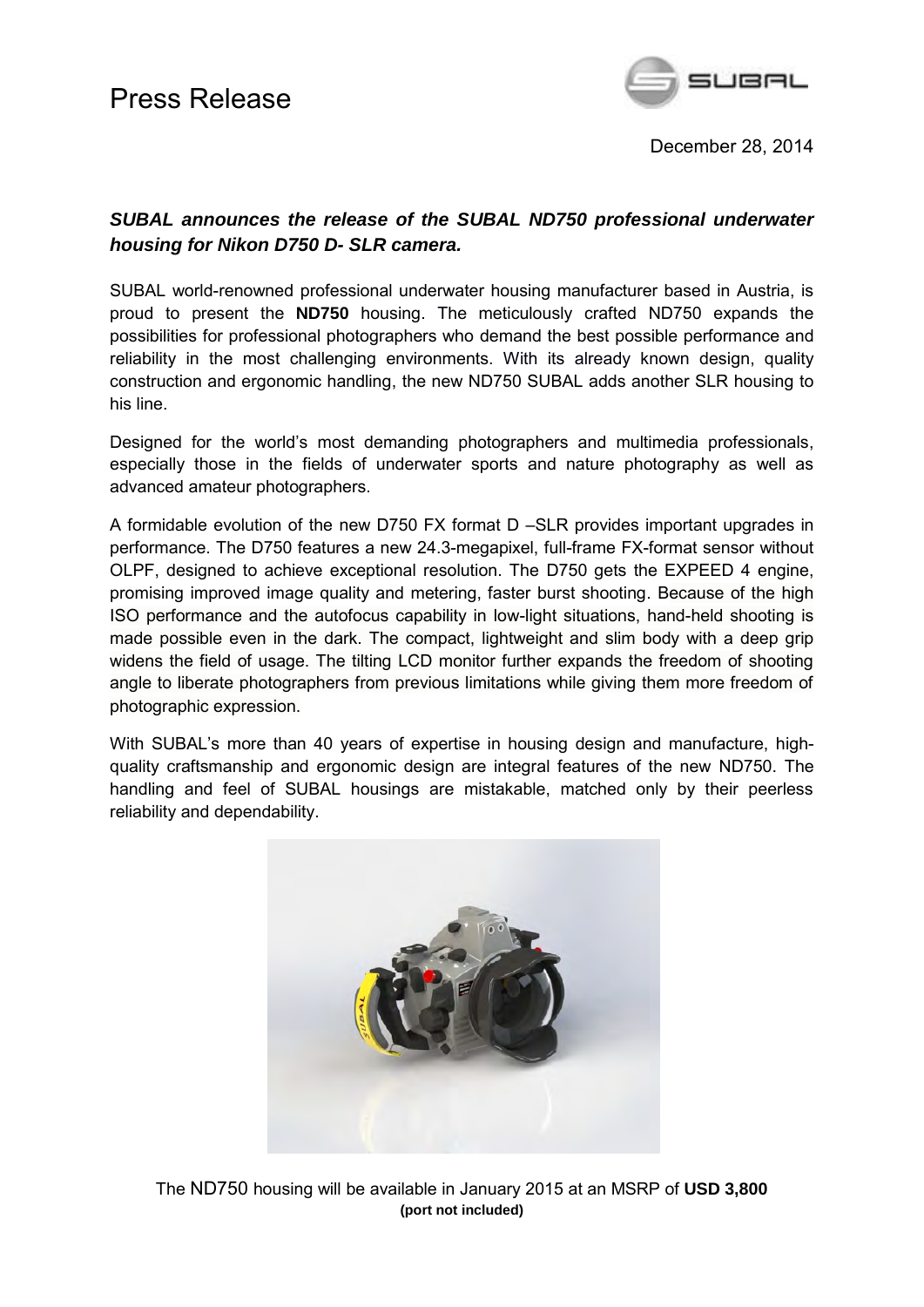

### *European Craftsmanship*

SUBAL incorporates decades of experience and technology, pushing the boundaries further in the underwater housing industry. The ND750 is designed for professional photographers who demand only the most robust and reliable equipment that performs faultlessly under the toughest conditions.

SUBAL understands that fractions of a second can make the difference when capturing the decisive moment, so excellent ergonomics and handling are paramount in every SUBAL housing. Combining exceptional innovation and design in the ND750, SUBAL have created the most ergonomic housing on the market for the Nikon D750 SLR camera.

### *Features and Control with Handling in Mind*

Ease of operation and superior construction are fundamental components of SUBAL's tradition and engineering DNA. SUBAL provides innovative solutions that achieve maximum user-friendliness and comfort while allowing easy servicing. As with every SUBAL housing, all the camera's functions can be operated from the ND750: Power On-Off/Display Illumination, Shutter Release, Zoom (Manual Focus), Front and Rear Main Dial controls, Lens Release, Port lock system, Focus Mode Selector (M-S-C), Metering Mode Control, Movie Record Button, Mode Selector, AF- Lock, AF-On, Port Lock. The ND750 includes buttons for the following: Mode, Exposure Compensation, Bracketing, Flash Sync Mode, Lock, Metering Mode Control, Rec. Start/Stop, Playback, Delete, Menu, Thumbnail, Protect, OK, ISO, Quality, White Balance, Microphone, Multi Selector, Info, Live View, and AF Mode.



Designed with superb handling in mind, the ND750 provides photographers with access to all photo and video functions while holding the camera.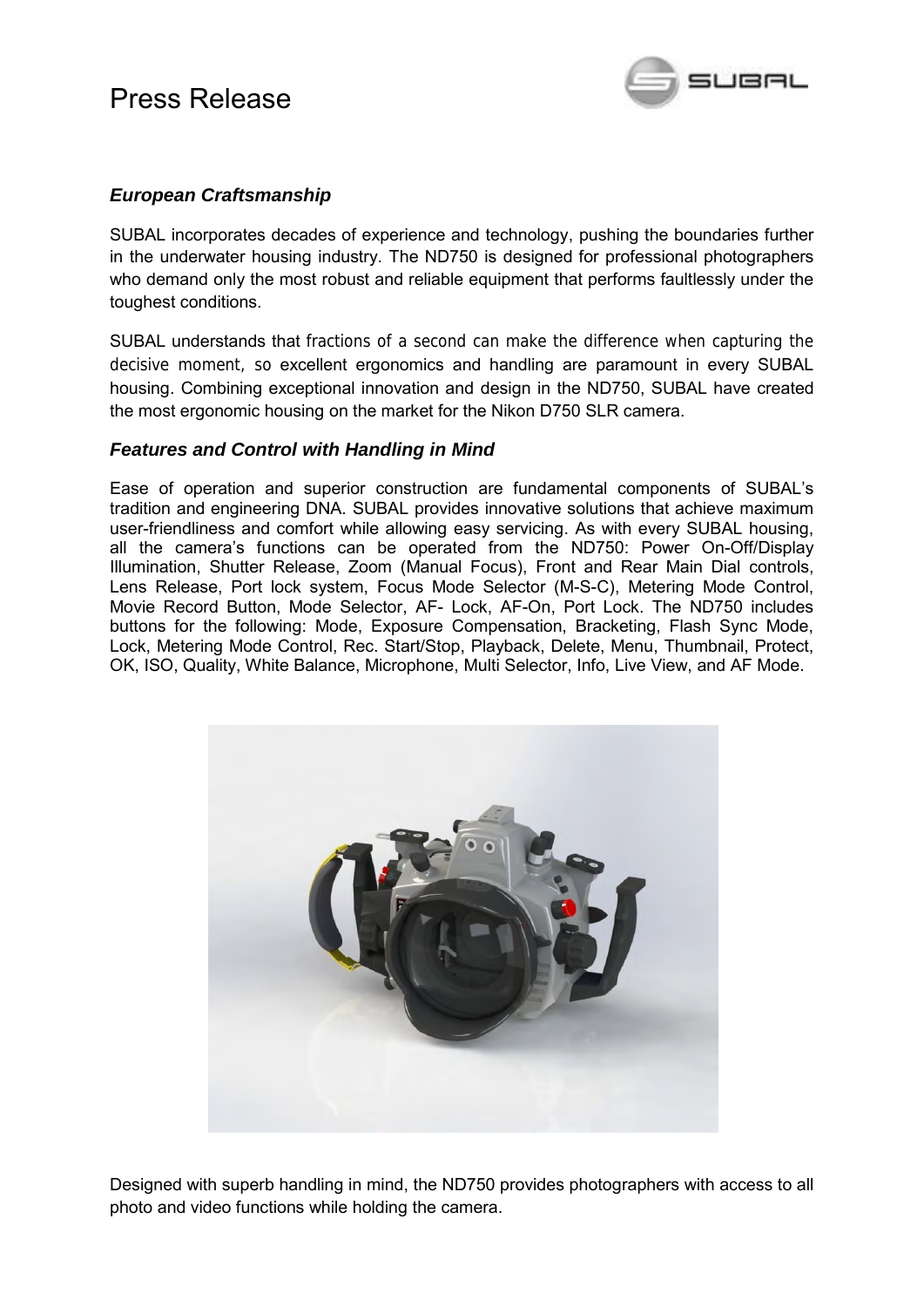

### *Technical Specifications*

The SUBAL ND750 housing is crafted from a solid block of high-grade seawater-resistant aluminum, which is anodized and put through a chemical hardening process. SUBAL is the only underwater housing manufacturer to use this patented, hard-coat anodizing method. A triple-layer powder coating is added, giving the housing an elegant finish and further protecting it from the environment. All shafts and screws are made of high-alloy chromenickel steel to extend operational lifetime. The advanced manufacturing process and use of high-grade materials ensure that your investment will last a lifetime. Like all SUBAL housing, the ND750 is equipped with the **SUBAL Quick Lock** closure system for maximum safety.

### **Controls**

- Designed for professional underwater use
- Access to all camera and video functions
- Two fiber-optic connectors and two bulkheads with optional Nikonos 5N, Ikelite and S6 connectors

### **Optional accessories for the ND750:**

- Extensive line of high-quality SUBAL dome and flat ports
- Gears for all major underwater lenses
- Easy attachment of viewfinders: GS180°, WS45° and PS30° Prism Viewfinder
- Full line of mounting accessories available: arms systems, strobes, adapters, mount balls

### **Nikon D750**

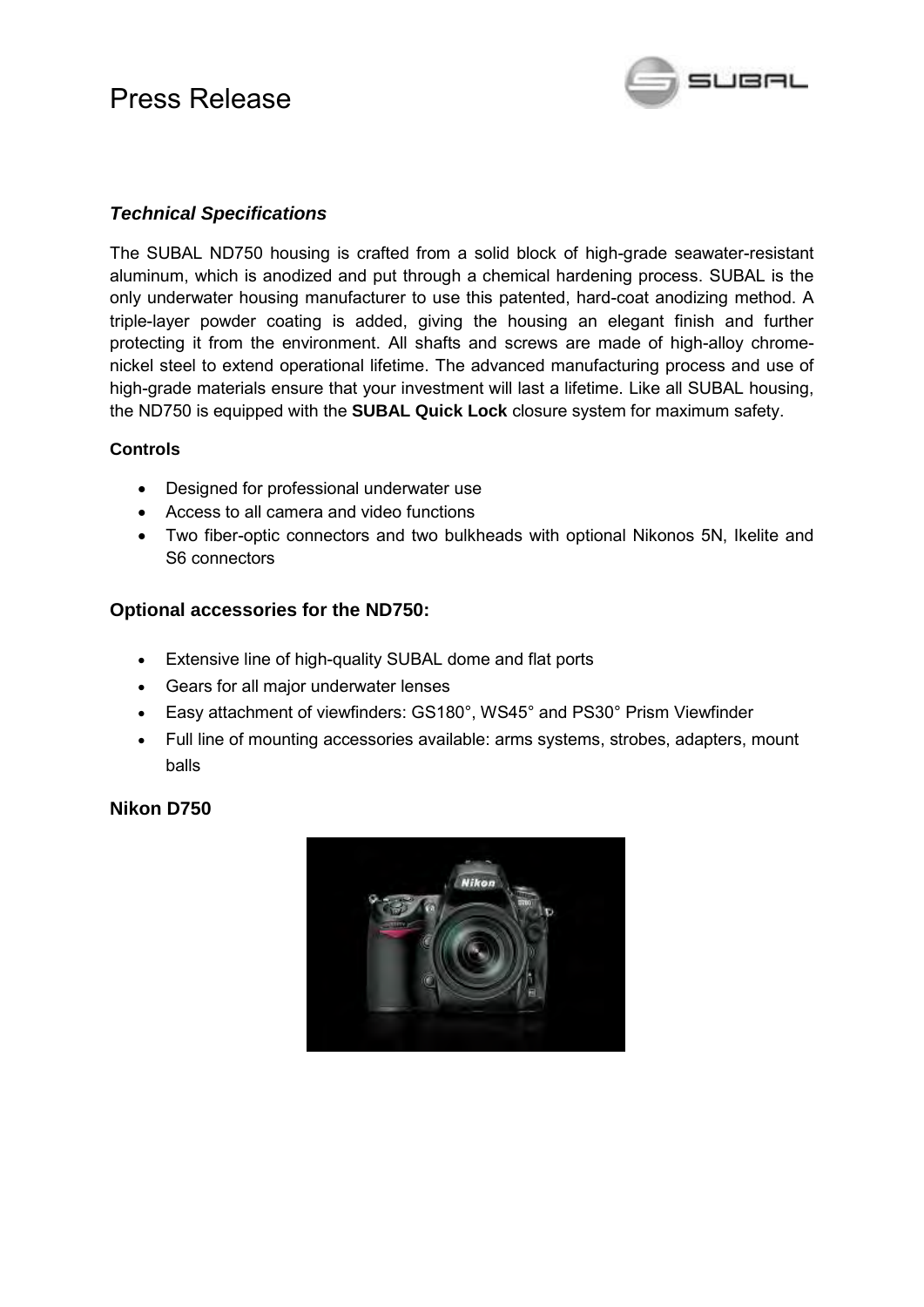

## **SUBAL ND750**



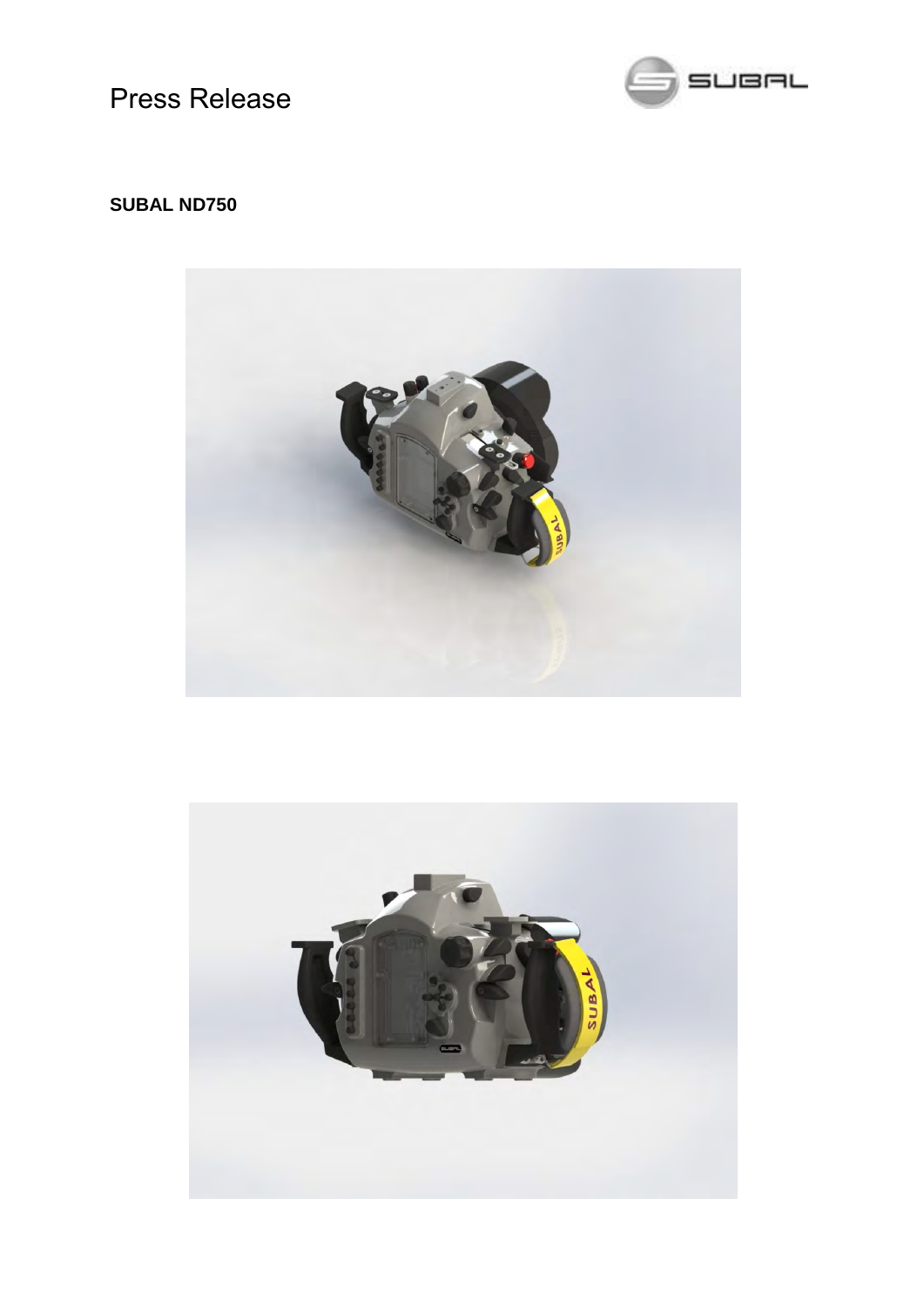

#### **SUBAL Professional Standard Features**

The SUBAL ND750 integrates years of accumulated experience with significant engineering breakthroughs.

- The **SUBAL Quick Lock System** is a precise and robust locking system that eliminates accidental opening and has proven to be the most reliable on the market.
- The new **Port Lock System** secures the extension ring (EXR) to the bayonet housing and provides the means to secure these components with ease.
- The lens **Release Latch** allows for easy lens exchange without removing the camera from the housing.
- A visual and audible warning **Leak Alarm** comes as standard on every SUBAL housing.
- The **SUBAL Special Saddle System** for quick and precise positioning of the camera body inside the housing makes misalignment impossible.

### **Optional Viewfinder Options**

In addition to the standard viewfinder, SUBAL has developed various options to meet the demands of underwater photographers. The viewfinder is one of the most important elements for improving creativity in underwater imaging. All SUBAL viewfinders are manufactured from sea-grade aluminum with an anodized casing. High-quality, multi-coated optical glass ensures the highest resolution and optimum light transmission. A simple interchangeable system makes it possible for the user to fit, remove or change any of the SUBAL's viewfinders whenever needed. The SUBAL GS180 straight viewfinder provides 150% magnification of the camera image. The eyepiece of the new WS45 viewfinder is at a comfortable 45° angle to the camera's viewfinder. With a magnification factor of 150%, the visible image is 2.5 times larger than the standard viewfinder. The WS45 also rotates 360° with click stops every 90<sup>o</sup>to suit different viewing angles and image orientation. This is especially helpful for macro shooting or for subjects on the seabed as well as those tricky under/over, half-and-half shots. SUBAL's latest innovation is the new PS30 prism viewfinder. The viewfinder is specially designed for video recording and facilitates shooting on the seabed and under/over, half-and-half shots.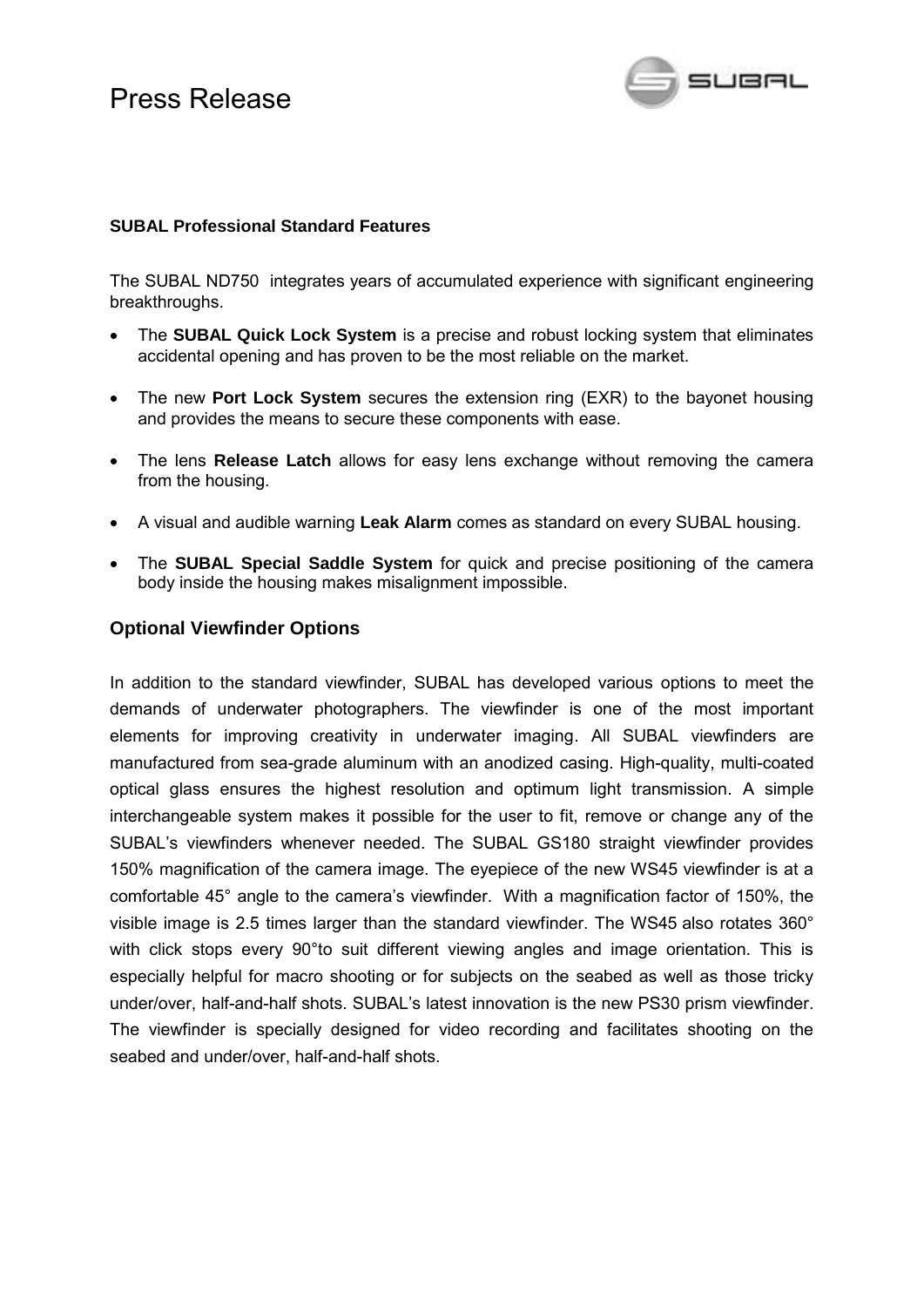

#### **SUBAL Professional 30° Prism Viewfinder**



### **Strobe Options**

SUBAL provides two fiber-optic ports for accurate TTL control of strobes such as the Inon Z-240, Sea & Sea YS-D1 and Sea & Sea YS-01. Optional connectors are available on request for Nikonos V, Ikelite and S6 as well as a video connector for an external monitor.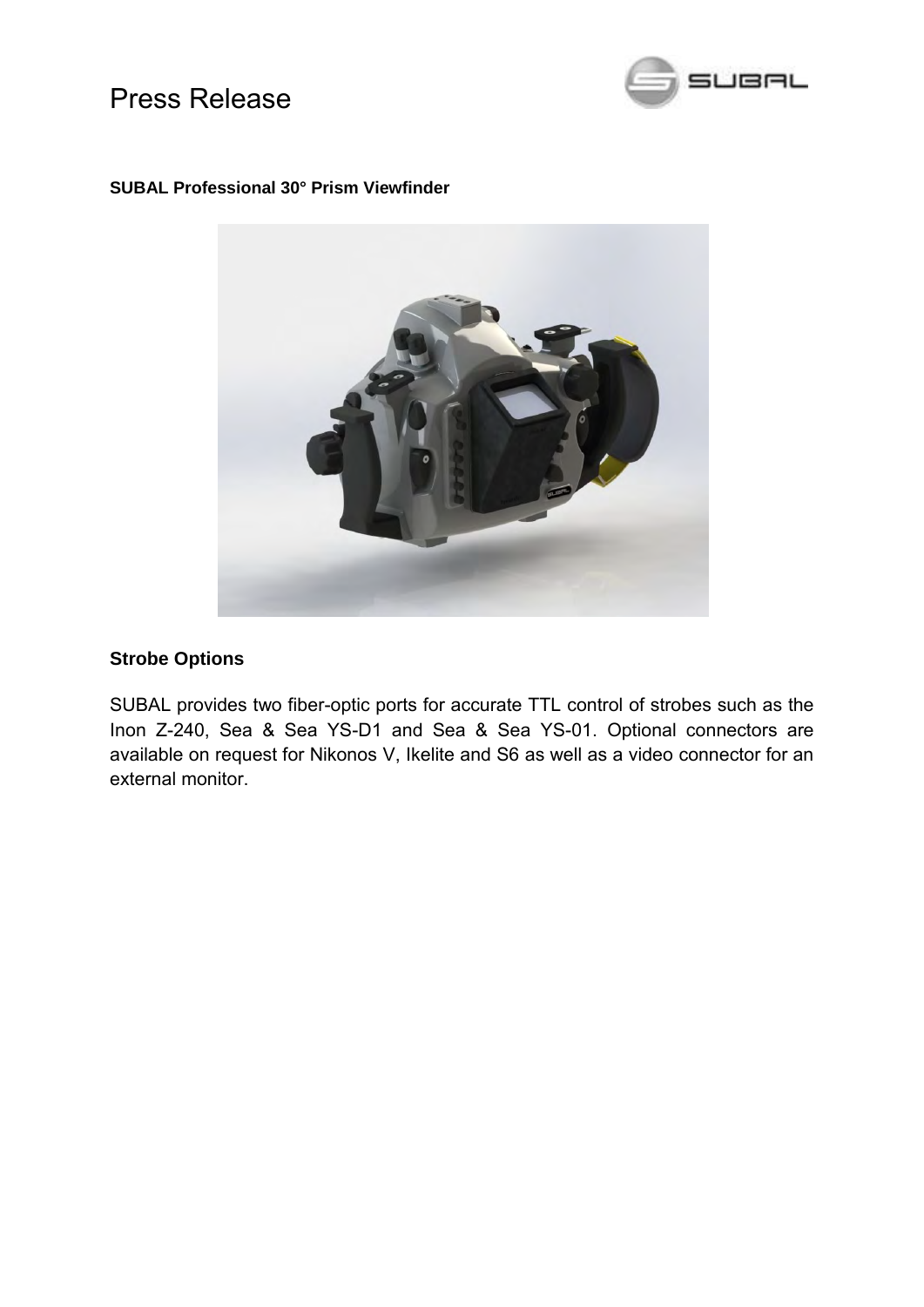

# **Technical Information**

| <b>Area</b>                                                  | <b>Description</b>                                                                                                                                                                                                                                                                                                                                                                                                                                                                                                                                                    |
|--------------------------------------------------------------|-----------------------------------------------------------------------------------------------------------------------------------------------------------------------------------------------------------------------------------------------------------------------------------------------------------------------------------------------------------------------------------------------------------------------------------------------------------------------------------------------------------------------------------------------------------------------|
| <b>Housing</b><br><b>Construction</b>                        | Machined from a single block of specially treated, high grade corrosion-resistant<br>aluminum alloy. Hardness treatment and three-layer powder paint coating applied.                                                                                                                                                                                                                                                                                                                                                                                                 |
| <b>Design</b>                                                | Ergonomic placement of all the important controls provides convenient and<br>comfortable handling of all camera functions.                                                                                                                                                                                                                                                                                                                                                                                                                                            |
| <b>TTL/Strobes</b><br><b>Options/Flash</b><br><b>Monitor</b> | Dual Sea & Sea Fiber-Optic ports and optional 2pc 5pin, 6pin connectors or Ikelite<br>connectors kit. Video output available on request for external monitor or external<br>trigger.                                                                                                                                                                                                                                                                                                                                                                                  |
| <b>Port Mount Type</b>                                       | Bayonet 4 and 3 size available. All SUBAL dome and flat port options can be<br>mounted except for size two ports. Port Lock Option                                                                                                                                                                                                                                                                                                                                                                                                                                    |
| <b>Dome Ports</b>                                            | DP 100/4 (4"), SWB (6"), DP FE (8") and DP 230.                                                                                                                                                                                                                                                                                                                                                                                                                                                                                                                       |
| <b>Viewfinder Options</b>                                    | Standard viewfinder. Optional GS180, WS45 Viewfinder and 30° Prism                                                                                                                                                                                                                                                                                                                                                                                                                                                                                                    |
| <b>Leak Alarm</b>                                            | Standard built in housing.                                                                                                                                                                                                                                                                                                                                                                                                                                                                                                                                            |
| <b>Display</b>                                               | Yes                                                                                                                                                                                                                                                                                                                                                                                                                                                                                                                                                                   |
| <b>Dimensions</b>                                            | $(W \times H \times D)$ 220 X 202 X 124 mm (w/o port and handles)                                                                                                                                                                                                                                                                                                                                                                                                                                                                                                     |
| <b>Buoyancy</b>                                              | Housing aprox 500 gr. Negative.                                                                                                                                                                                                                                                                                                                                                                                                                                                                                                                                       |
| <b>Depth Range</b>                                           | 80 meters (standard version) and 120 meters (TEC version on request).                                                                                                                                                                                                                                                                                                                                                                                                                                                                                                 |
| <b>Color Options</b>                                         | SUBAL standard color.                                                                                                                                                                                                                                                                                                                                                                                                                                                                                                                                                 |
| Weight                                                       | 2,49 kg incl. handles (no ports or accessories included)                                                                                                                                                                                                                                                                                                                                                                                                                                                                                                              |
| <b>Controls</b>                                              | Power On-Off, Display Illumination, Shutter Release, Zoom (Manual Focus), Front<br>and Rear Main Dial, Lens Release, Focus Mode Selector (M-S-C), Metering Mode<br>Control, Movie Record Button, Play Back, Mode Selector, AF-Lock, AF-On, Port<br>Lock Option, Flash open/close. Push Buttons for: Mode, Exp. Compensation,<br>Bracketing, Flash Sync Mode, Lock, Metering Mode Control, Record, Start/Stop,<br>Playback, Delete, Menu, Thumbnail, Protect, OK, ISO, Quality, White Balance,<br>Microphone, Multi Selector, Info, Live View, and AF Mode, Port Lock. |